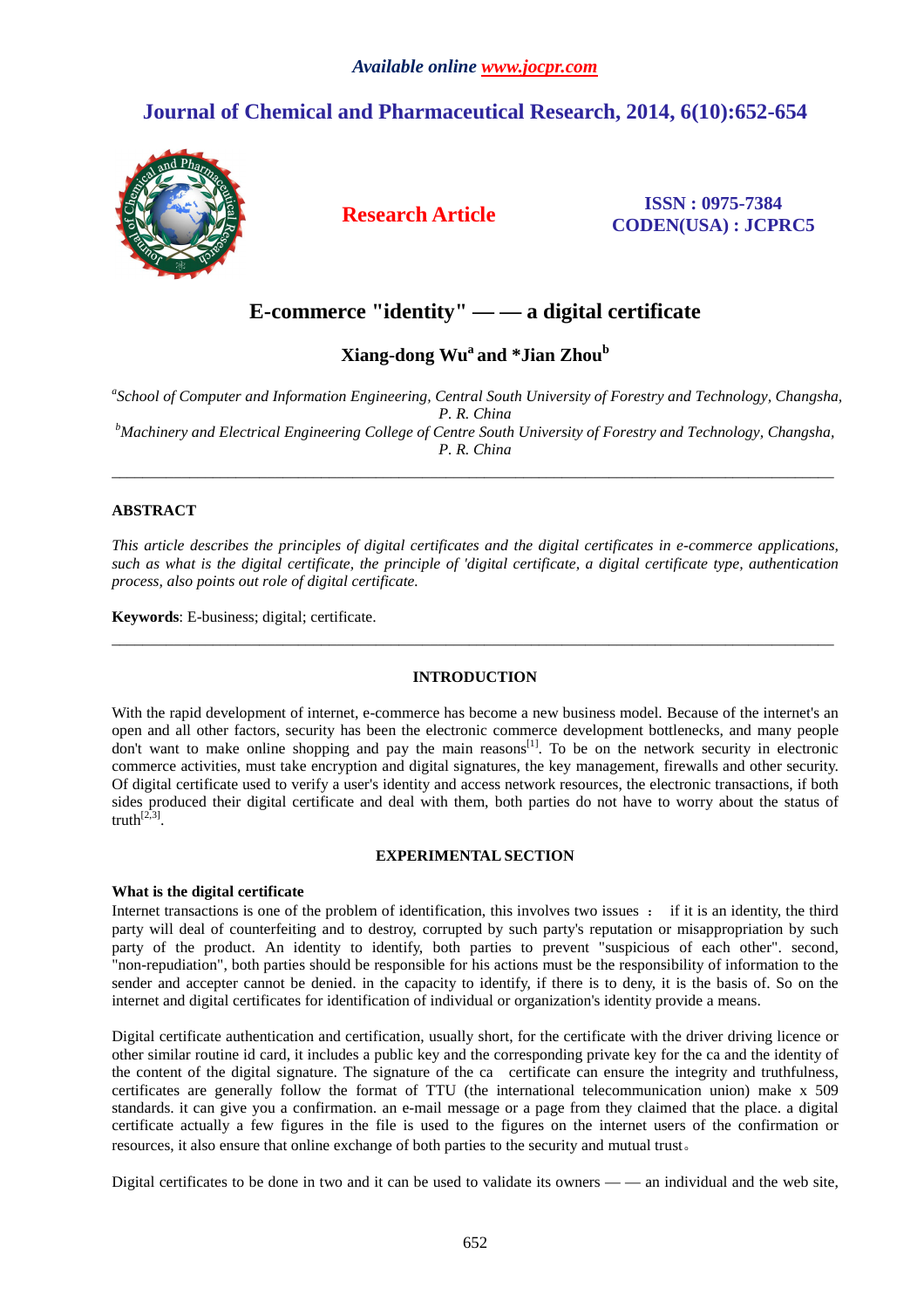the network resources is really their ; Second, to protect the online exchange data are not to steal or tampered with. a digital certificate and identification process is similar, we made a trusted third parties institutions to provide your personal information, and then follow the procedures to obtain the certificate. the third party organization is known as the center of the ca. The centre to confirm your personal information is sent to you are a digital certificate. a digital certificate contains a number of information, such as the issuance of certificates, certificate issuer, etc. as a digital certificate used to authenticate a document or software that the identification information are safe in the certificate to the other party to establish a trust relationship.

*\_\_\_\_\_\_\_\_\_\_\_\_\_\_\_\_\_\_\_\_\_\_\_\_\_\_\_\_\_\_\_\_\_\_\_\_\_\_\_\_\_\_\_\_\_\_\_\_\_\_\_\_\_\_\_\_\_\_\_\_\_\_\_\_\_\_\_\_\_\_\_\_\_\_\_\_\_\_*

### **The principle of 'digital certificate**

Digital certificate that the public key cryptography system, with each other matching the key for encryption and decryption. a key like a single encryption device, not two keys are the same, this is why a key can be used to identify a user's identity. The key only with their work can is called, a private key and another is public key. The public key encryption, only with the corresponding private key to decrypt, and vice versa. Anybody can get your public key, but your private key can only do you have and never let the others have. in public-key password system, common the RSA system.

Digital certificates to the public key publications and exchange of information technology process more automatic. When you on your computer or server to install digital certificates, your computer or web site would have his own private key. with the private key corresponding public key figures as part of the certificate on your computer or web site, anybody can get. When a new computer trying to your computer to exchange information, it will be able to access your digital certificate and get your public key. The computer uses of your public key to identify you and security socket floor SSL to encrypt it would like to send your information. only your private key can open this information, so when this information on the internet can be seen on sending or tampered with.

### **A digital certificate type**

The present definition of certificate and a lot, such as x. 509 certificates, certificate and the WAP WTLS PGP certificate, etc. but most of the certificate is the use of x. 509 v3 public key and the public key certificate application is very wide, according to the scope of application, divided into five categories.

## **Personal digital certificate**

Certificate containing any personally identifiable information and personal the public key used to identify the holder of the personal identity certificates. the number of security and the corresponding private key Ikey IC card or storage in which individuals on the internet for the contract sign the bill, order, and input audits, operation, information permission for such activities. an identity.

## **The establishment of a digital certificate**

Certificate contains corporate information and the public key used to identify the certificate is a corporate identity. the number of security and the corresponding private key card, and stored keynet for business on the internet for the contract sign the bill, the stock exchange, exchange information. Making.

### **The signing certificate**

Certificate containing any personally identifiable information and personal signature of the private key used to identify the holder of the personal identity certificates. the signature of the private key to the storage keynet to individuals on the internet for the contract sign the bill, order, and input audits, operation, information permission for such activities. an identity.

### **The establishment of the signing certificate**

Certificate contains corporate information and the signature of the private key used to identify the certificate, a corporate identity. the signature of the private key to the storage keynet to the internet for the contract sign the bill, the stock exchange, exchange information.

## **Equipment, and digital certificate**

Certificate contains a server information and the server's public key used to identify a server certificate of identity. the number of security and the corresponding private key card, and stored keynet the server to index, are used chiefly deal, for the purpose of web server to client and server have to pay for business information, make sure that both sides of the truthfulness and security.